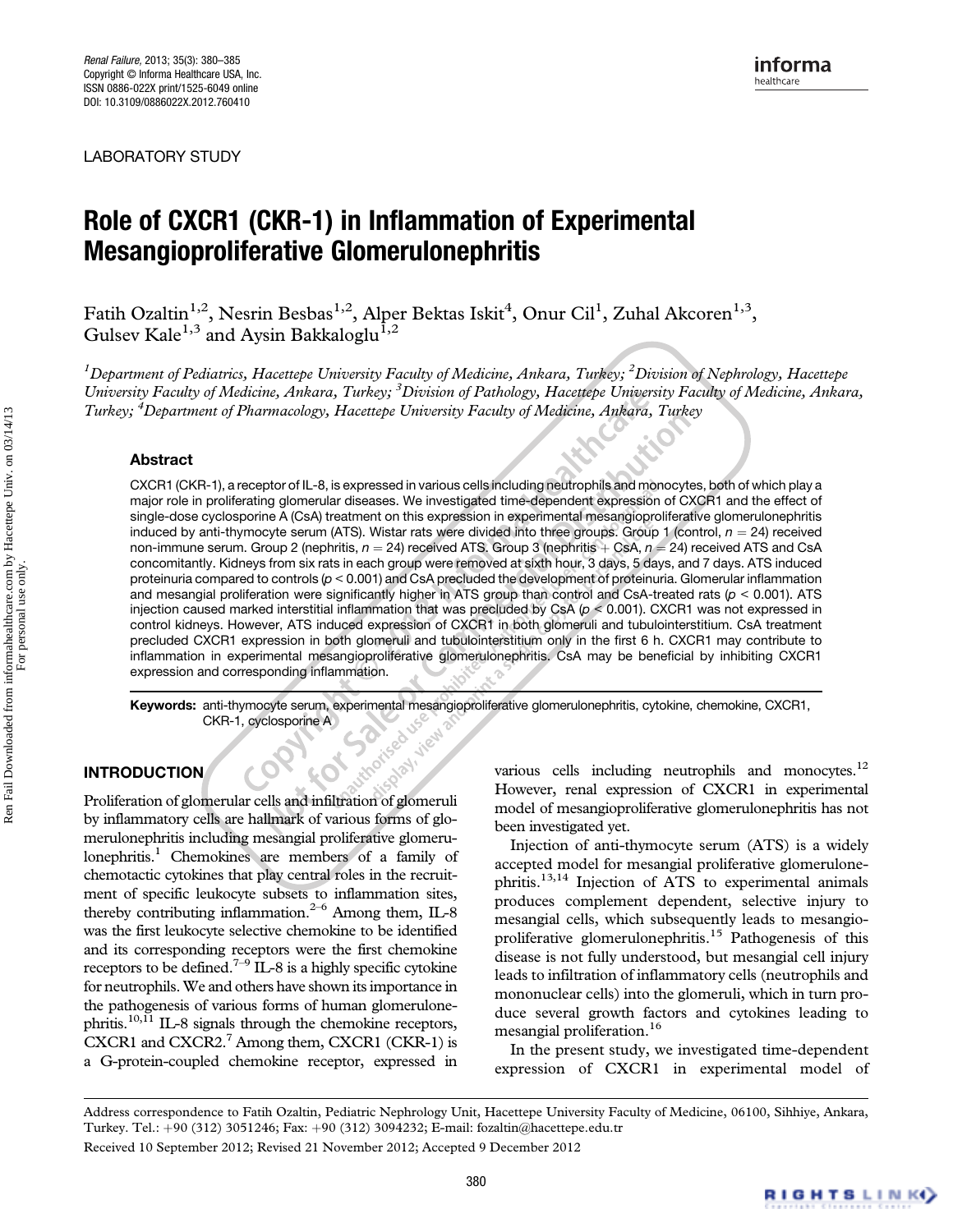mesangioproliferative glomerulonephritis and the effect of a single-dose cyclosporin A (CsA) treatment on this expression.

## METHODS

## Animals

Male Wistar rats weighing 100–200 g, obtained from Animal Laboratory of Hacettepe University, were used in this study. Animals were housed in communal cages with food and water available ad libitum, and exposed to a 12-h light/dark cycle with the room temperature maintained at  $21^{\circ}$ C. The procedures in this study were approved by Hacettepe University Animal Care and Use Ethics Committee.

#### Experimental Protocol

Animals were divided into three groups. Group 1 (control,  $n = 24$ ) rats received 5 mL/kg non-immune serum intravenously. Group 2 (nephritis,  $n = 24$ ) rats received 5 mL/kg anti-thymocyte serum (ATS, Dako Corporation) intravenously to induce mesangioproliferative glomerulonephritis. Group 3 (nephritis  $+$  CsA,  $n = 24$ ) rats received 5 mL/kg ATS intravenously and concomitantly injected with 25 mg/ kg CsA (Sigma–Aldrich Chemical Company) intravenously. Group 1 and 2 rats received intravenous saline treatment in equal volume  $(\sim 0.1 \text{ mL})$  with CsA administered in group 3. Six hours, 3 days, 5 days, and 7 days after ATS or non-immune serum injection, kidneys of six rats from each group were removed under diethyl ether anesthesia for histopathological and immunohistochemical studies. Twenty-four-hour urine was started to be collected in each rat 24 h before the day of kidney removal to assess proteinuria by means of urinary protein and creatinine ratio.

#### Immunohistochemical and Histopathological Studies

Kidneys of the rats were removed at the determined time points and fixed in 10% formalin. Tissues were embedded in paraffin wax and 5-μm sections were stained with hematoxylin and eosin for assessment of severity of glomerulonephritis. Expression of CXCR1, PCNA, and degree of glomerular inflammation, mesangial proliferation, and interstitial inflammation were evaluated by a pathologist (ZA) without prior knowledge of the treatment group. CXCR1 staining was graded semiquantitatively as  $0 =$  no staining, 1 = staining in 1–25% of cells, 2 = staining in 26–50% of cells,  $3 =$  staining in 51–75% of cells, and  $4 =$  staining in 76–100% of cells. PCNA staining was calculated as percentage of all cells either in the glomeruli or tubulointerstitium. Kidney sections were examined for glomerular inflammation, mesangial proliferation, and interstitial inflammation and each individual section was graded as  $0 =$  negative,  $1 =$  minimal,  $2 =$  mild,  $3 =$  moderate, and  $4 =$  severe for respective histopathological parameter. Inflammation was evaluated as

infiltration of mononuclear cells into the respective renal compartment.

CXCR1 antibody, PCNA antibody, and goat ImmunoCruz Staining System were obtained from Santa Cruz Biotechnology Incorporation. Immunostaining procedures were performed according to the manufacturer's instructions.

## Statistical Analysis

Data were expressed as mean  $\pm$  SEM. All measurements and calculations were analyzed with two-way ANOVA and post-hoc Bonferroni multiple comparison test. For all data sets,  $p < 0.05$  was accepted to be statistically significant.

## RESULTS

Urinary protein to creatinine ratio of control, nephritis and nephritis  $+$  CsA groups was presented in Figure 1. ATS injection resulted in significant proteinuria compared to controls ( $p \le 0.001$ ), which persisted during the experiments. CsA treatment precluded the development of proteinuria in ATS injected rats ( $p < 0.001$ ) during the experimental period. In parallel with proteinuria, glomerular inflammatory cells were significantly increased in nephritis (ATS) group compared to controls (Figure 2,  $p < 0.001$ ) and CsA treatment completely precluded infiltration of glomerular inflammatory cells in ATS-treated rats ( $p < 0.001$ ).

ATS resulted in severe mesangial proliferation starting in the first day after injection, reaching maximum around the fifth and seventh day ( $p \le 0.001$ ). CsA treatment had no effect on the development of mesangial proliferation (Figure 3).

ATS injection caused marked renal interstitial inflammation, which started in the first day of post-injection period (Figure 4,  $p < 0.05$ ) and increased gradually  $(p < 0.001)$ . CsA precluded the development of interstitial inflammation in the first day of post-injection period



Figure 1. Twenty-four hour urinary protein/creatinine ratio (mg/dL vs. mg/dL) of rats during the experimental period. Values are expressed as mean  $\pm$  SEM.  $n = 6$  at each time point, for each group. Notes: \*\*\*Denotes  $p \le 0.001$  against control and nephritis + CsA groups. CsA, cyclosporine A.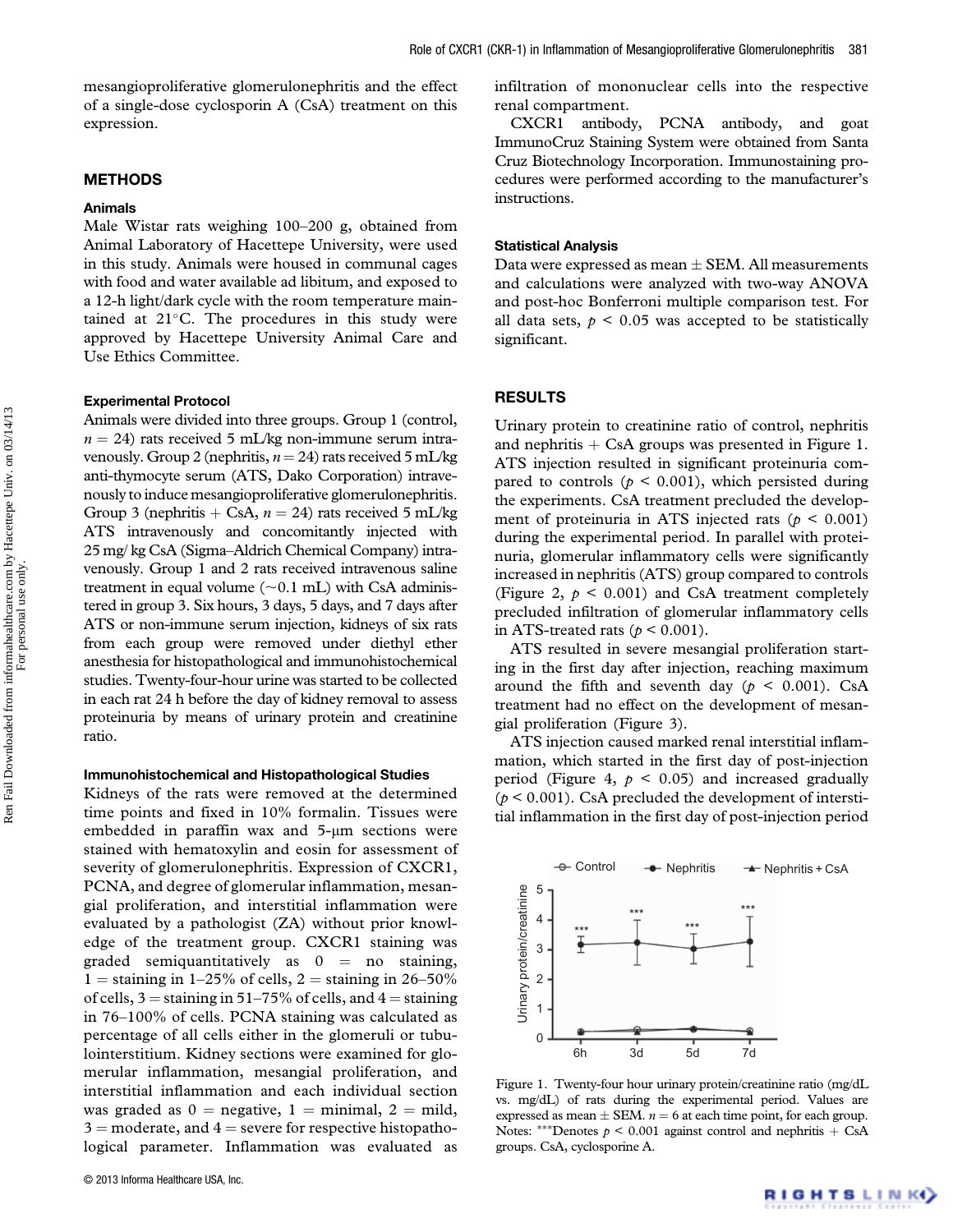

Figure 2. Glomerular inflammation in rat kidneys during the experimental period and histological appearances of kidneys in control (grade 0, at sixth hour), nephritis (grade 3, at sixth hour), and nephritis  $+$  CsA (grade 0, at sixth hour) groups. Values are expresed as mean  $\pm$  SEM.  $n = 6$  at each time point for each group.

Notes: \*\*\*Denotes  $p \le 0.001$  against control and nephritis  $+$  CsA groups. CsA, cyclosporine A.



Figure 3. Mesangial proliferation in rat kidneys during the experimental period and histological appearances of kidneys in control (grade 0, on fifth day), nephritis (grade 4, on fifth day) and nephritis + CsA (grade 3, on fifth day) groups. Values are expressed as mean  $\pm$  SEM.  $n = 6$  at each time point for each group.

Notes: \*\*\*Denotes  $p < 0.001$  against control group. ns, not significant against control group. CsA, cyclosporine A.



Figure 4. Interstitial inflammation in rat kidneys during the experimental period and histological appearances of kidneys in control (grade 0, at sixth hour), nephritis (grade 4, on seventh day), and nephritis  $+$  CsA (grade 0, at sixth hour) groups. Values are expressed as mean  $\pm$  SEM.  $n = 6$  at each time point for each group.

Notes: \*Denotes  $p < 0.05$  against control group, \*\*\*denotes  $p < 0.001$  against control group. ns, not significant against control group. CsA, cyclosporine A.



Figure 5. PCNA expression in tubulointerstitium of rat kidneys during the experimental period and histological appearances of kidneys in control (at sixth hour), nephritis (at sixth hour), and nephritis + CsA (at sixth hour) groups. Values are expressed as mean  $\pm$  SEM.  $n = 6$  at each time point for each group.

Notes: \*\*\*Denotes  $p \le 0.001$  against control group. ns, not significant against control group. CsA, cyclosporine A.

 $(p < 0.05)$ , but on following days it had no effect on interstitial inflammation.

The expression of proliferating cell nuclear antigen (PCNA) in tubulointerstitium was significantly increased in the nephritis group during the experimental period

compared to controls (Figure 5, 14% in nephritis group vs. 3% in controls,  $p \le 0.001$ ). CsA treatment significantly decreased expression of PCNA in ATS injected rats at sixth hour (14% in nephritis group vs. 5% in nephritis  $+$  CsA group,  $p < 0.001$ ) and 3rd day (14% in nephritis group vs.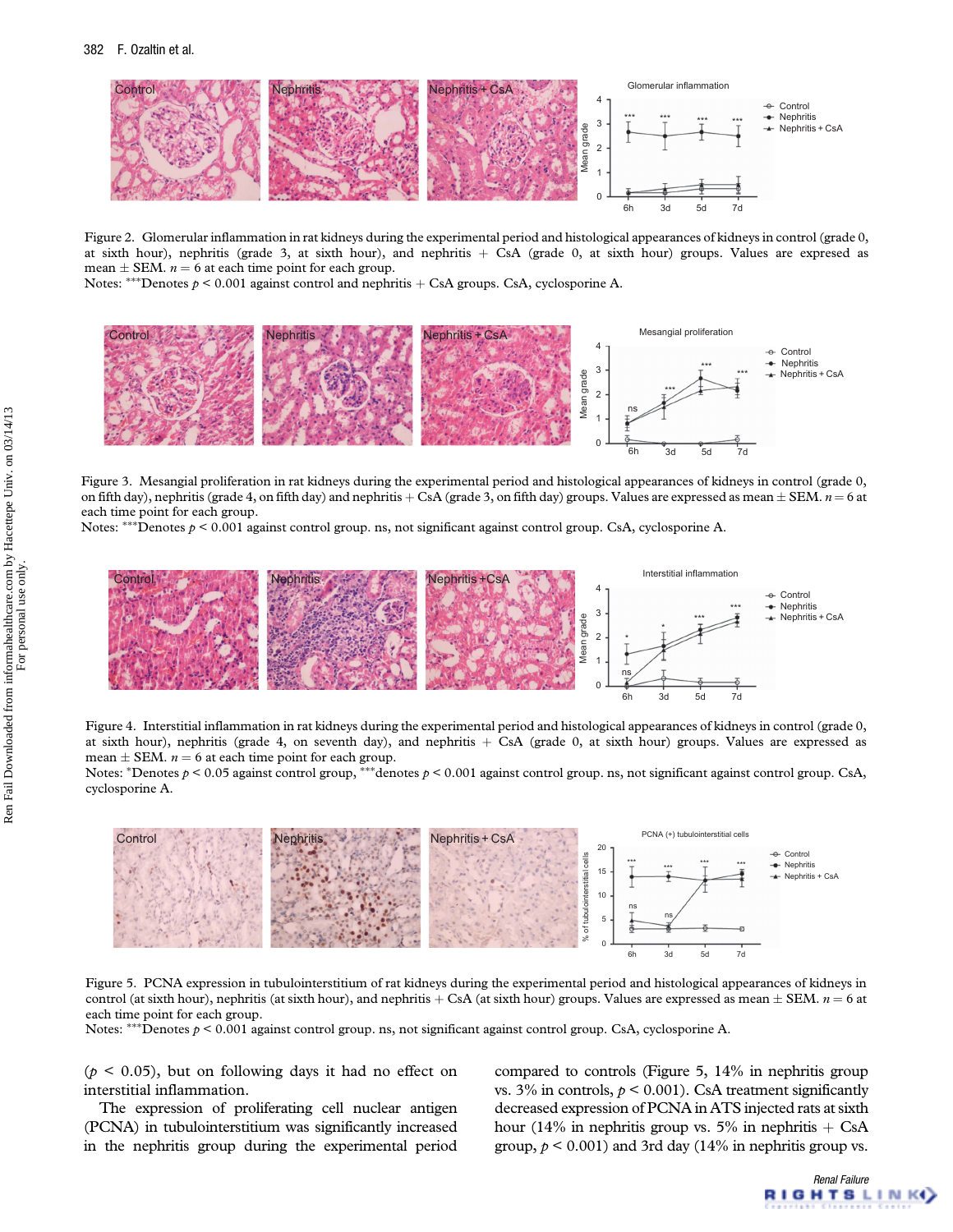

Figure 6. PCNA expression in glomeruli of rat kidneys during the experimental period and histological appearances of kidneys in control (at sixth hour), nephritis (at sixth hour), and nephritis + CsA (at sixth hour) groups. Values are expressed as mean  $\pm$  SEM.  $n = 6$  at each time point for each group.

Note: CsA, cyclosporine A.



Figure 7. CXCR1 expression in glomeruli of rat kidneys during the experimental period and histological appearances of kidneys in control (grade 0, at sixth hour), nephritis (grade 4, at sixth hour), and nephritis  $+$  CsA (grade 0, at sixth hour) groups. Values are expressed as mean  $\pm$  SEM.  $n = 6$  at each time point for each group.

Notes: \*Denotes  $p < 0.05$  against control group, \*\*\*denotes  $p < 0.001$  against control group. ns, not significant against control group. CsA, cyclosporine A.



Figure 8. CXCR1 expression in tubulointerstitium of rat kidneys during the experimental period and histological appearances of kidneys in control (grade 0, at sixth hour), nephritis (grade 3, at sixth hour), and nephritis + CsA (grade 1, at sixth hour) groups. Values are expressed as mean  $\pm$  SEM.  $n = 6$  at each time point for each group.

Notes: \*\*\*Denotes  $p \le 0.001$  against control group. ns, not significant against control group. CsA, cyclosporine A.

4% in nephritis  $+$  CsA group,  $p < 0.001$ ), but on following days PCNA expression was similar to ATS-treated rats. Glomerular expression of PCNA was similar (15–20%) among all groups (Figure 6).

CXCR1 was expressed in neither glomeruli nor tubulointerstitium of control rats. ATS injection resulted in expression of CXCR1 in both glomeruli and tubulointerstitium, which started in early period after ATS injection and persisted during the experiments. CsA treatment precluded CXCR1 expression in both glomeruli and tubulointerstitium (Figures 7 and 8,  $p \leq 0.001$  and  $p \leq 0.001$  respectively) 6 h after ATS injection, but had no effect on expression in the following days.

## **DISCUSSION**

In ATS-induced mesangioproliferative glomerulonephritis model, we observed that CXCR1 was highly expressed in both glomeruli and tubulointerstitium starting on the first day of experimental protocol and this high level was maintained in tubulointerstitium until the end of the first week. In addition, CXCR1 expression correlated with interstitial inflammation and mesangial proliferation. These observations may suggest a role of CXCR1 on leukocyte recruitment to inflammation site in experimental mesangioproliferative glomerulonephritis.

Several groups found an accumulation of neutrophils within glomerulus and tubulointerstitium of human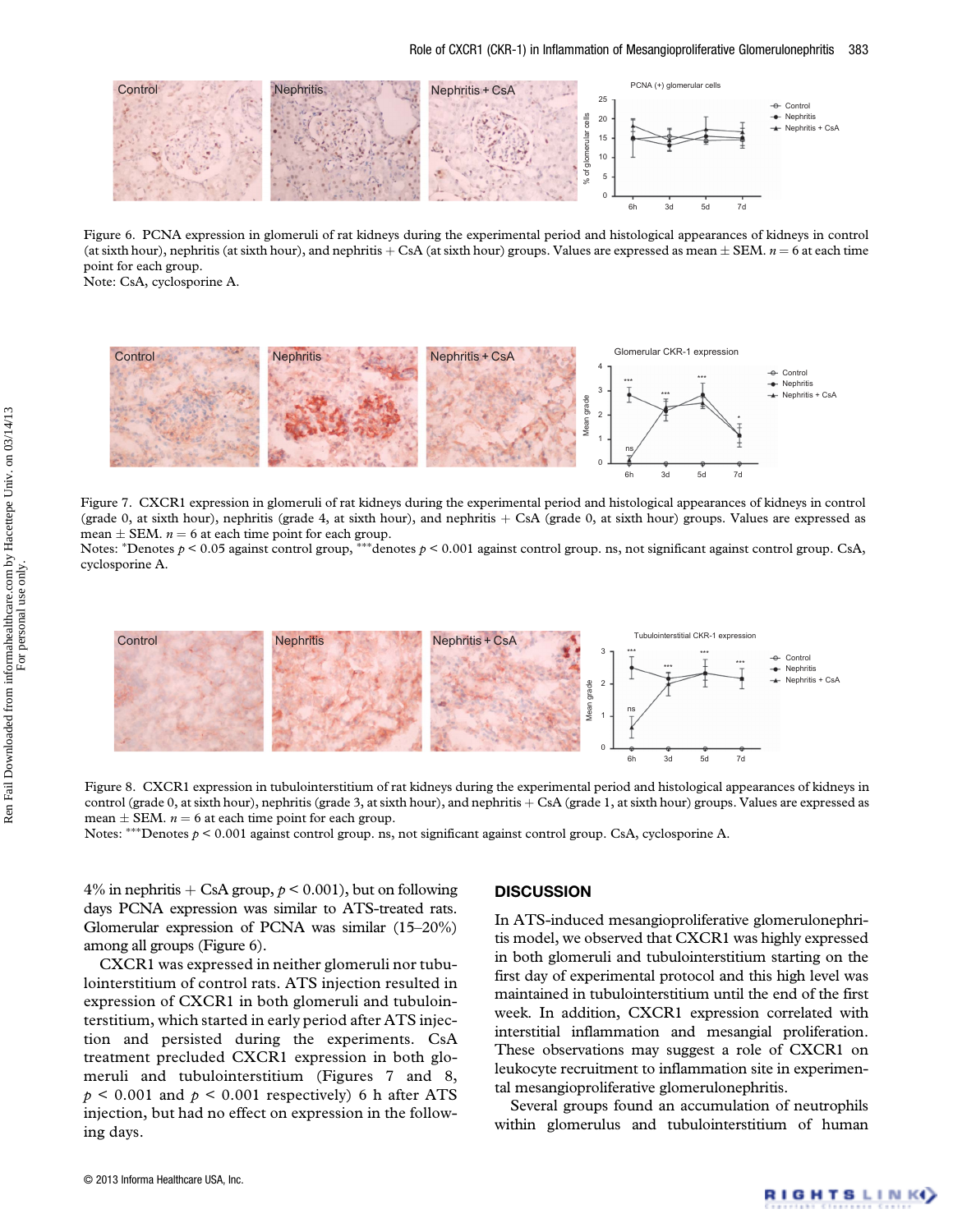kidneys very similar to the general distribution of CXCR1 staining demonstrated in the present study.17,18 The highest numbers of glomerular CXCR1-positive cells, which are consistent with polymorphonuclear leukocytes (PMNs) have been found to be present in biopsies of patients with membranoproliferative glomerulonephritis, followed by lupus nephritis and crescentic glomerulonephritis.<sup>17</sup> Expression of IL-8 and CXCR1 mRNA in glomeruli with crescentic glomerulonephritis and lupus nephritis has also been demonstrated.<sup>17</sup> A pathogenic role of CXCR1-positive PMNs can easily be appreciated as these cells are a rich source for proteases, reactive oxygen species, and cytokines that promote cellular activation and further recruitment of inflammatory cells. Infiltration of glomeruli and other renal compartments by inflammatory cells, which correlates with prognosis, is hallmark of various forms of glomerulonephritis.<sup>19</sup> In recent years, growing evidence regarding their roles in inflammation, chemokines and their receptors have been proposed to be regarded as attractive therapeutic targets for treatment of inflammatory renal diseases such as glomerulonephritis.<sup>19,20</sup> Indeed, in vivo treatment with an IL-8-blocking antibody reduced glomerular neutrophil accumulation and proteinuria in an acute immune complex glomerulonephritis in rabbits.<sup>21</sup> CXCR1, a receptor of IL-8, has been shown to be expressed on podocytes in vitro and in vivo during membranous glomerulonephritis, $^{22}$  as well as on neutrophils in membranoproliferative glomerulonephritis, lupus nephritis, and crescentic glomerulonephritis.<sup>17</sup> Polymorphisms in IL-8 and CXCR2 genes are associated with disease progression in childhood IgA nephropathy.<sup>23</sup> Our group previously demonstrated significantly increased urinary and serum IL-8 levels in the acute phase of acute poststreptococcal glomerulonephritis when compared to resolution phase and controls.<sup>10</sup> The current study and the previous clinical studies underline the importance of IL-8 and corresponding receptors in glomerular inflammation.

In the present study, CXCR1 expression in glomeruli started to decline at the end of first week, but increased glomerular inflammation and mesangial proliferation persisted. It seems that CXCR1 is responsible for initiation but not continuation of inflammation. The recruitment of CXCR1-positive PMNs could be an early event, and might promote downstream recruitment of macrophages and proliferation of other intrinsic renal cells both of which contribute to maintenance of cellular accumulation as observed in human membranoproliferative glomerulonephritis.<sup>17</sup>

In the present study, we also showed that single-dose CsA treatment efficiently but transiently decreased glomerular and tubulointerstitial CXCR1 expression and corresponding inflammation and proteinuria. Whether or not repetitive administrations might yield stable effect remained undetermined. To the best of our knowledge,

the effect of CsA treatment on CXCR1 expression has not been investigated previously, but Wakabayashi et al. showed that calcineurin inhibitors (CsA and FK-506) inhibit IL-8 expression in glioma cells induced by calcium but not  $TNF-\alpha^{24}$  Although, the precise pathway is unknown, a calcium–calcineurin–NF-κB pathway leads to IL-8 expression in glioma cells. The early protective effect of CsA demonstrated in our study might be a result of decreased IL-8 expression and/or down-regulation of CXCR1 expression secondary to decreased IL-8 expression driven by CsA. On the other hand, Huber et al. demonstrated that stimulation of CXCR1 leads a concentration-dependent increase in cytosolic-free  $Ca^{+2}$ concentration in cultured podocytes and that stimulation of chemokine receptors leads to release of IL-8 in cultured podocytes, which in turn down-regulates the expression of CXCR1 on these cells via receptor internalization.<sup>22</sup> Since these two in vitro studies were performed in cultured glioma cells and podocytes, further in vivo studies are needed to elucidate the exact mechanisms.

In summary, this is the first study that demonstrates expression of CXCR1 in both glomerular and tubulointerstitial renal compartments, and its relation with proteinuria and also effect of single-dose CsA on these parameters in ATS-induced mesangioproliferative glomerulonephritis. We showed that CXCR1 might contribute to inflammation in both glomeruli and tubulointerstitium in this model. Single-dose CsA exerts a temporary protective effect that is parallel to downregulation of CXCR1 expression. Long-term effects of repetitive administrations as well as actions of CsA on the chemokine receptors are subjects of further researches. The pathogenic role of chemokines and their receptors is still incompletely understood, but these systems may represent novel therapeutic targets in humans.

**Declaration of interest:** The authors report no conflicts of interest. The authors alone are responsible for the content and writing of this paper.

This study was supported by The Scientific Research and Development Office of the Hacettepe University (0102101023).

#### **REFERENCES**

- [1] Stahl R, Thaiss F, Oberle G, et al. The platelet activating factor receptor antagonist WEB 2170 improves glomerular hemodynamics and morphology in a proliferative model of mesangial cell injury. J Am Soc Nephrol. 1991;2:37–44.
- [2] Baggiolini M. Chemokines and leukocyte traffic. Nature. 1998;392:565–568.
- [3] Baggiolini M. Chemokines in pathology and medicine.  $\mathfrak{Z}$  Int Med. 2001;250:91–104.
- [4] Luster AD. The role of chemokines in linking innate and adaptive immunity. Curr Opin Immunol. 2002;14:129-135.
- [5] Segerer S, Nelson PJ, Schlondorf D. Chemokines, chemokine receptors, and renal disease: from basic science to pathophysiologic and therapeutic studies.  $\frac{\gamma}{4}Am$  Soc Nephrol. 2000;11:152–176.
- [6] Segerer S, Alpers CE. Chemokines and chemokine receptors in renal pathology. Curr Opin Nephrol Hypertens. 2003;12:243–249.